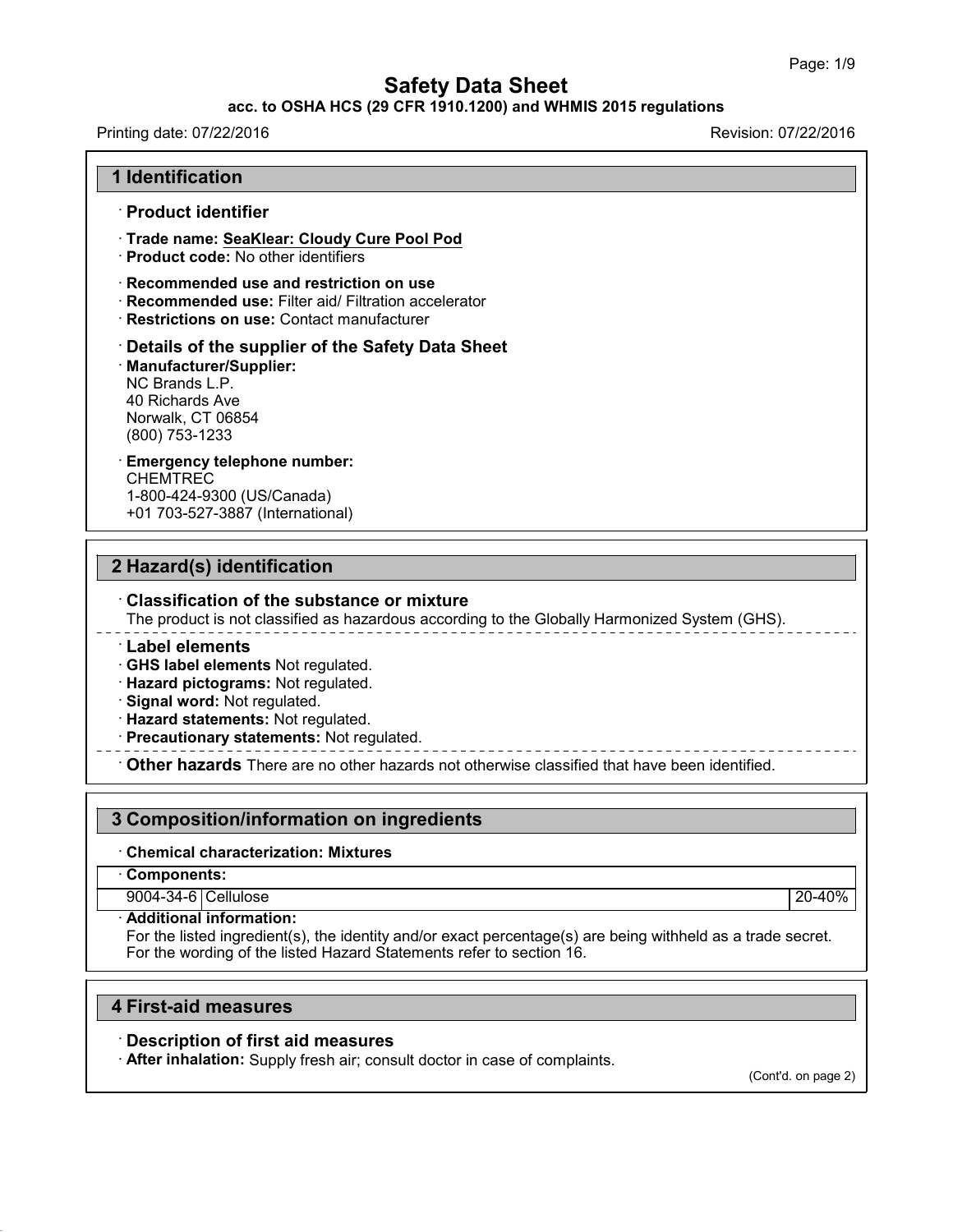# **acc. to OSHA HCS (29 CFR 1910.1200) and WHMIS 2015 regulations**

Printing date: 07/22/2016 Revision: 07/22/2016

## **Trade name: SeaKlear: Cloudy Cure Pool Pod**

(Cont'd. of page 1)

· **After skin contact:** Brush off loose particles from skin. Wash with soap and water. If skin irritation is experienced, consult a doctor. · **After eye contact:** Remove contact lenses if worn, if possible. Rinse opened eye for several minutes under running water. If symptoms persist, consult a doctor. · **After swallowing:** Rinse out mouth and then drink plenty of water. Do not induce vomiting; immediately call for medical help. · **Most important symptoms and effects, both acute and delayed:** Breathing difficulty Coughing Slight irritant effect on eyes. Gastric or intestinal disorders when ingested. Diarrhea. · **Indication of any immediate medical attention and special treatment needed:** No relevant information available.

## **5 Fire-fighting measures**

## · **Extinguishing media**

#### · **Suitable extinguishing agents:**

CO2, extinguishing powder or water spray. Fight larger fires with water spray.

- · **For safety reasons unsuitable extinguishing agents:** None.
- · **Special hazards arising from the substance or mixture**

As the product is supplied it is not capable of dust explosion; however enrichment with fine dust causes risk of dust explosion.

# · **Advice for firefighters**

· **Protective equipment:**

Wear self-contained respiratory protective device. Wear fully protective suit.

#### **6 Accidental release measures**

· **Personal precautions, protective equipment and emergency procedures:**

Ensure adequate ventilation.

Avoid formation of dust.

Do not breathe dust.

#### · **Environmental precautions:**

Do not allow undiluted product or large quantities of it to reach ground water, water course or sewage system.

· **Methods and material for containment and cleaning up:**

Pick up mechanically.

43.0

Send for recovery or disposal in suitable receptacles.

· **Reference to other sections:**

See Section 7 for information on safe handling.

(Cont'd. on page 3)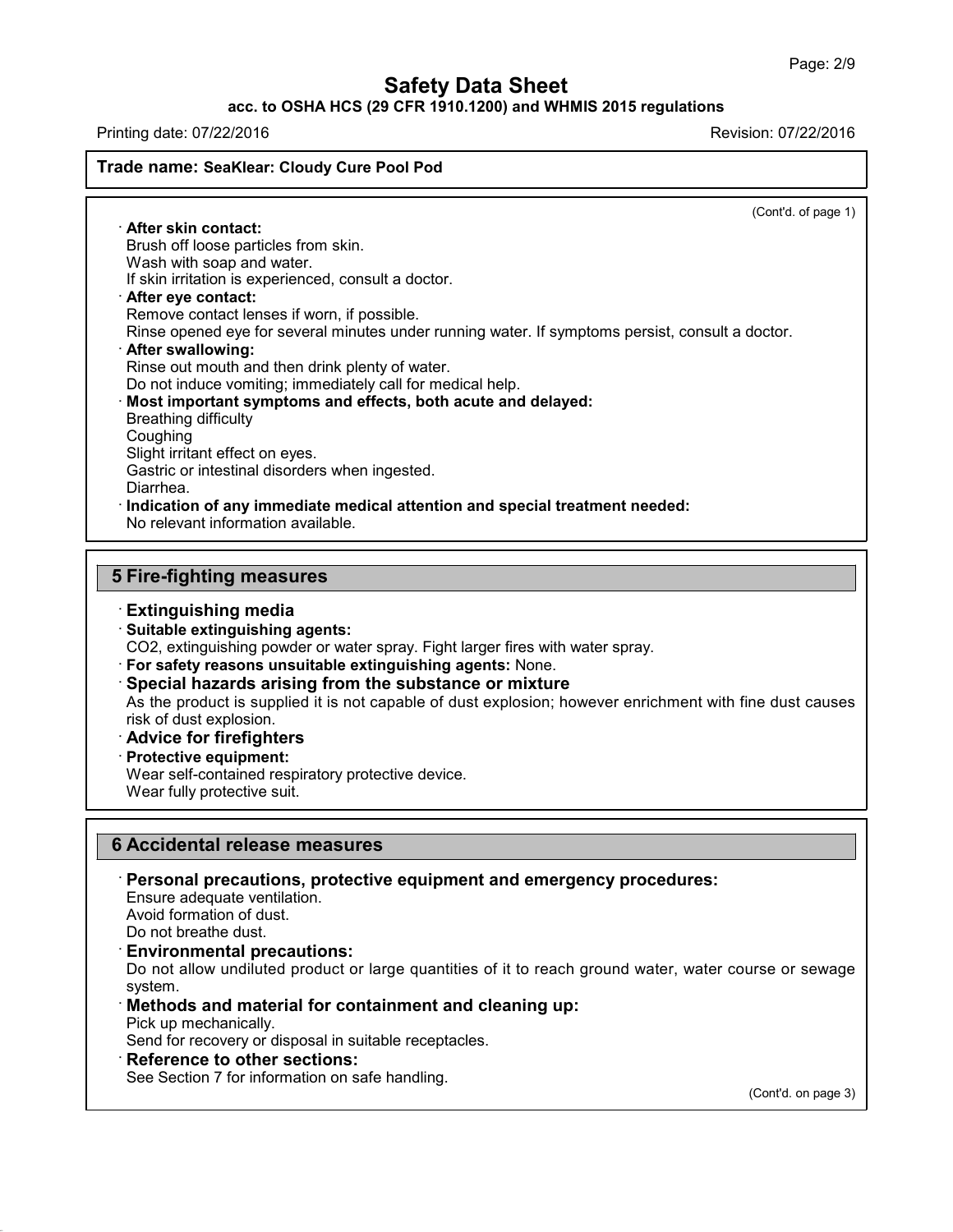**acc. to OSHA HCS (29 CFR 1910.1200) and WHMIS 2015 regulations**

Printing date: 07/22/2016 Revision: 07/22/2016

**Trade name: SeaKlear: Cloudy Cure Pool Pod**

(Cont'd. of page 2)

See Section 8 for information on personal protection equipment. See Section 13 for disposal information.

# **7 Handling and storage**

## · **Handling**

43.0

#### · **Precautions for safe handling:**

- Use only in well ventilated areas.
- Prevent formation of dust.
- Any deposit of dust which cannot be avoided must be regularly removed.
- · **Information about protection against explosions and fires:**

Keep respiratory protective device available.

- · **Conditions for safe storage, including any incompatibilities** · **Storage**
- · **Requirements to be met by storerooms and receptacles:**
- Storage area should be dry and well-ventilated.
- · **Information about storage in one common storage facility:**
- Store away from foodstuffs.
- Store away from oxidizing agents.
- Do not store together with acids.
- · **Further information about storage conditions:** Protect from humidity and water.
- · **Specific end use(s):** No relevant information available.

| Components with limit values that require monitoring at the workplace: |                                                                                                                                                                                                                  |  |  |  |
|------------------------------------------------------------------------|------------------------------------------------------------------------------------------------------------------------------------------------------------------------------------------------------------------|--|--|--|
| 9004-34-6 Cellulose                                                    |                                                                                                                                                                                                                  |  |  |  |
| PEL (USA)                                                              | Long-term value: 15* 5** mg/m <sup>3</sup><br>*total dust **respirable fraction                                                                                                                                  |  |  |  |
| REL (USA)                                                              | Long-term value: 10* 5** mg/m <sup>3</sup><br>*total dust **respirable fraction                                                                                                                                  |  |  |  |
| TLV (USA)                                                              | Long-term value: 10 mg/m <sup>3</sup>                                                                                                                                                                            |  |  |  |
| EL (Canada)                                                            | Long-term value: 10* 3** mg/m <sup>3</sup><br>*total dust, **respirable fraction                                                                                                                                 |  |  |  |
| EV (Canada)                                                            | Long-term value: 10 mg/m <sup>3</sup><br>paper fibre, total dust                                                                                                                                                 |  |  |  |
|                                                                        | LMPE (Mexico) Long-term value: 10 mg/m <sup>3</sup>                                                                                                                                                              |  |  |  |
| <b>Exposure controls</b>                                               | · Personal protective equipment:<br>· General protective and hygienic measures:<br>The usual precautionary measures for handling chemicals should be followed.<br>Keep away from foodstuffs, beverages and feed. |  |  |  |

(Cont'd. on page 4)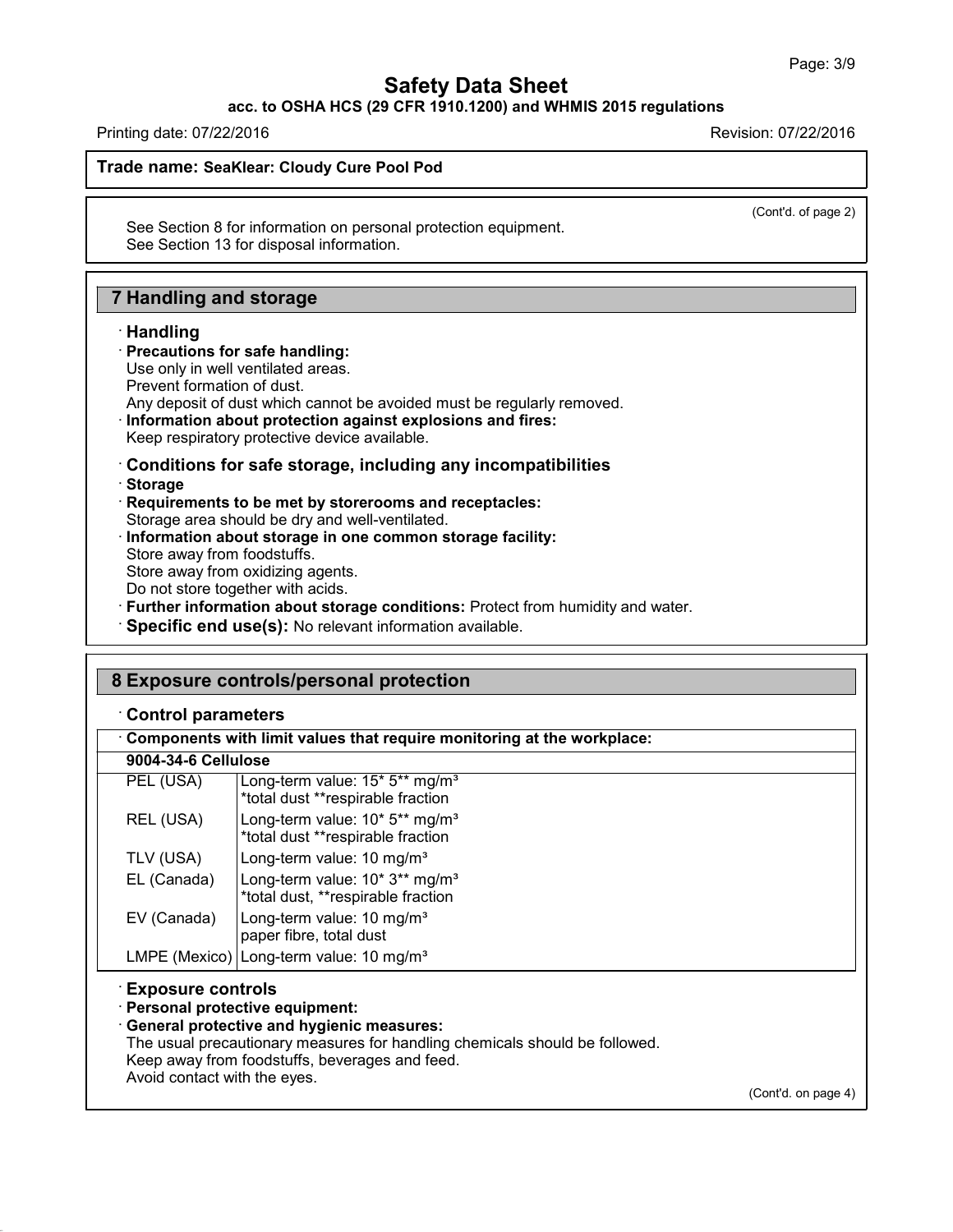# **acc. to OSHA HCS (29 CFR 1910.1200) and WHMIS 2015 regulations**

Printing date: 07/22/2016 Revision: 07/22/2016

**Trade name: SeaKlear: Cloudy Cure Pool Pod**

(Cont'd. of page 3)

Do not breathe dust. · **Engineering controls:** No relevant information available.

· **Breathing equipment:**

Not required under normal conditions of use.

For large spills, respiratory protection may be advisable.

· **Protection of hands:**

Not required under normal conditions of use.

Wear protective gloves to handle contents of damaged or leaking units.

Gloves are advised for repeated or prolonged contact.

· **Eye protection:**



43.0

Safety glasses

Follow relevant national guidelines concerning the use of protective eyewear. · **Body protection:** Not required under normal conditions of use.

· **Limitation and supervision of exposure into the environment** Avoid release to the environment.

· **Risk management measures** See Section 7 for additional information.

| Information on basic physical and chemical properties |                                               |  |  |  |
|-------------------------------------------------------|-----------------------------------------------|--|--|--|
| Appearance:                                           |                                               |  |  |  |
| Form:                                                 | <b>Flakes</b>                                 |  |  |  |
| Color:                                                | White                                         |  |  |  |
| Odor:                                                 | <b>Odorless</b>                               |  |  |  |
| Odor threshold:                                       | Not determined.                               |  |  |  |
| pH-value:                                             | Not applicable.                               |  |  |  |
| <b>Melting point/Melting range:</b>                   | Not determined.                               |  |  |  |
| <b>Boiling point/Boiling range:</b>                   | Not determined.                               |  |  |  |
| <b>Flash point:</b>                                   | Not applicable.                               |  |  |  |
| · Flammability (solid, gaseous):                      | Not determined.                               |  |  |  |
| · Auto-ignition temperature:                          | Not determined.                               |  |  |  |
| <b>Decomposition temperature:</b>                     | Not determined.                               |  |  |  |
| Danger of explosion:                                  | Product does not present an explosion hazard. |  |  |  |
| <b>Explosion limits</b>                               |                                               |  |  |  |
| Lower:                                                | Not determined.                               |  |  |  |
| Upper:                                                | Not determined.                               |  |  |  |
| <b>Oxidizing properties:</b>                          | Not determined.                               |  |  |  |
| · Vapor pressure:                                     | Not determined.                               |  |  |  |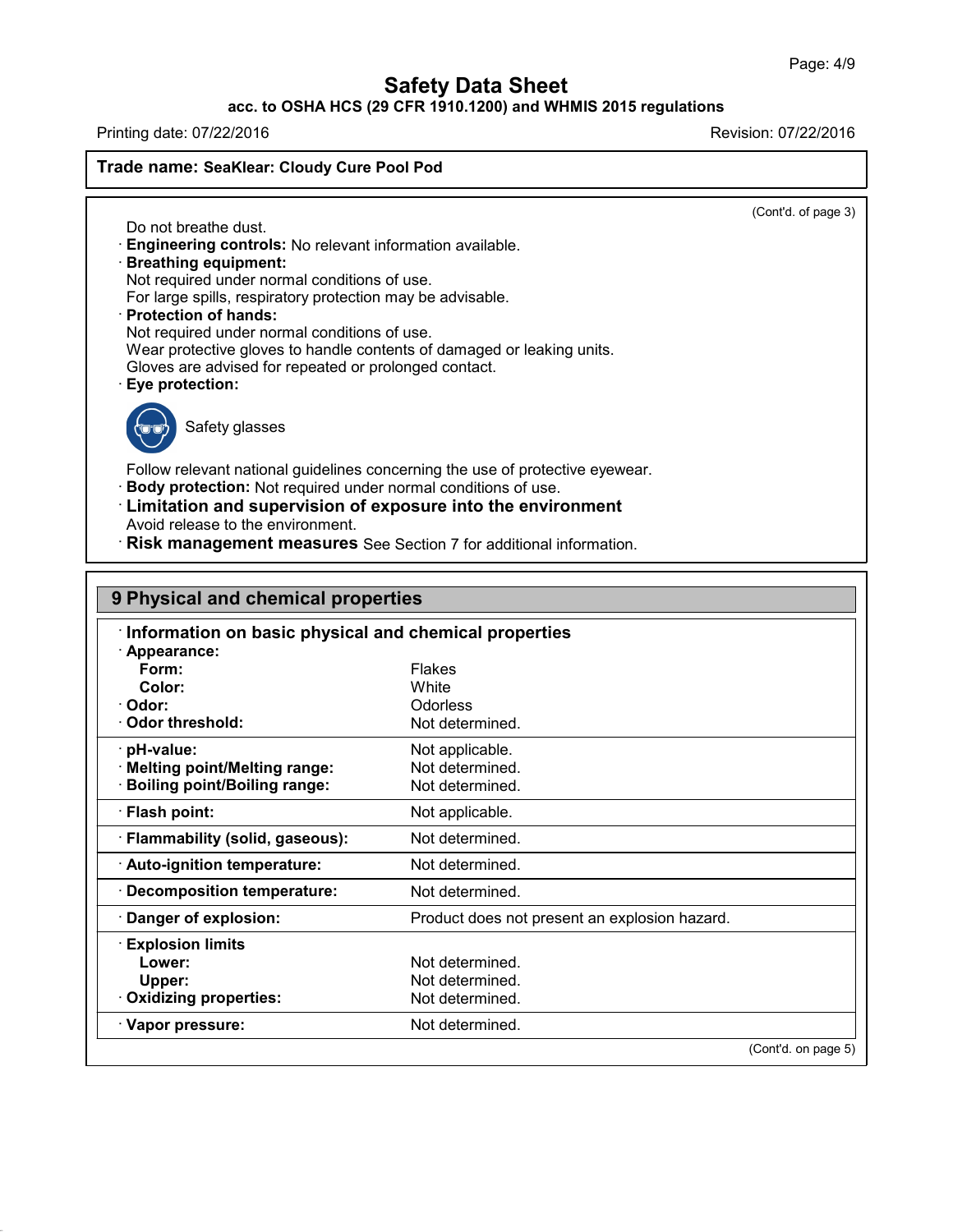# **acc. to OSHA HCS (29 CFR 1910.1200) and WHMIS 2015 regulations**

Printing date: 07/22/2016 **Revision: 07/22/2016** 

## **Trade name: SeaKlear: Cloudy Cure Pool Pod**

|                                                                                                              | (Cont'd. of page 4)                                                                                                                       |
|--------------------------------------------------------------------------------------------------------------|-------------------------------------------------------------------------------------------------------------------------------------------|
| Density:                                                                                                     |                                                                                                                                           |
| <b>Relative density:</b>                                                                                     | $0.4$ g/cm <sup>3</sup> (3.338 lbs/gal)                                                                                                   |
| Vapor density:                                                                                               | Not applicable.                                                                                                                           |
| <b>Evaporation rate:</b>                                                                                     | Not applicable.                                                                                                                           |
| · Solubility in / Miscibility with                                                                           |                                                                                                                                           |
| Water:                                                                                                       | Insoluble.                                                                                                                                |
| · Partition coefficient (n-octanol/water): Not determined.                                                   |                                                                                                                                           |
| · Viscosity                                                                                                  |                                                                                                                                           |
| Dynamic:                                                                                                     | Not applicable.                                                                                                                           |
| <b>Kinematic:</b>                                                                                            | Not applicable.                                                                                                                           |
| <b>Other information</b>                                                                                     | No relevant information available.                                                                                                        |
|                                                                                                              |                                                                                                                                           |
| <b>Reactivity:</b> No relevant information available.<br>· Thermal decomposition / conditions to be avoided: | . Chemical stability: Stable under normal temperatures and pressures.<br>No decomposition if used and stored according to specifications. |
| <b>Possibility of hazardous reactions:</b><br>Reacts with strong oxidizing agents.                           |                                                                                                                                           |
| Reacts with strong acids and alkali.                                                                         |                                                                                                                                           |
|                                                                                                              | As the product is supplied it is not capable of dust explosion; however enrichment with fine dust causes                                  |
| risk of dust explosion.                                                                                      |                                                                                                                                           |
| <b>Conditions to avoid:</b>                                                                                  |                                                                                                                                           |
| Prevent formation of dust.<br>Avoid acids.                                                                   |                                                                                                                                           |
| Store away from oxidizing agents.                                                                            |                                                                                                                                           |
| Incompatible materials:                                                                                      |                                                                                                                                           |
| Strong acids                                                                                                 |                                                                                                                                           |
| Oxidizing agents                                                                                             |                                                                                                                                           |
| <b>Hazardous decomposition products:</b>                                                                     |                                                                                                                                           |
| Carbon monoxide and carbon dioxide<br>Nitrogen oxides (NOx)                                                  |                                                                                                                                           |

# **11 Toxicological information**

# · **Information on toxicological effects**

· **Acute toxicity:**

43.0

- · **LD/LC50 values that are relevant for classification:** None.
- · **Primary irritant effect:**
- · **On the skin:** Based on available data, the classification criteria are not met.
- · **On the eye:** Slight irritant effect on eyes.
- · **Sensitization:** Based on available data, the classification criteria are not met.

(Cont'd. on page 6)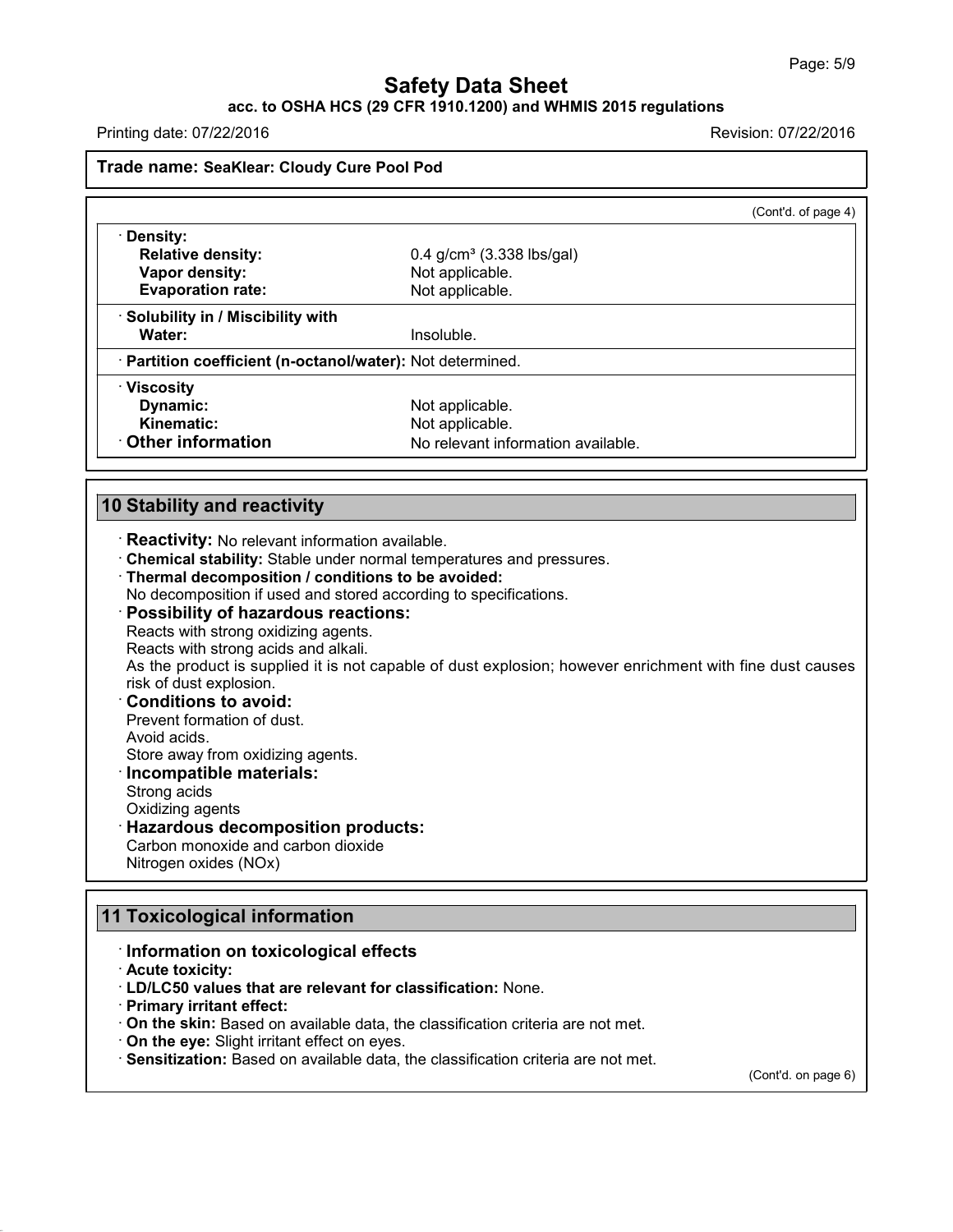## **acc. to OSHA HCS (29 CFR 1910.1200) and WHMIS 2015 regulations**

Printing date: 07/22/2016 Revision: 07/22/2016

**Trade name: SeaKlear: Cloudy Cure Pool Pod**

(Cont'd. of page 5)

#### · **IARC (International Agency for Research on Cancer):**

None of the ingredients are listed.

## · **NTP (National Toxicology Program):**

None of the ingredients are listed.

## · **OSHA-Ca (Occupational Safety & Health Administration):**

None of the ingredients are listed.

· **Probable route(s) of exposure:**

Eye contact.

Skin contact.

· **Acute effects (acute toxicity, irritation and corrosivity):** Slight irritant effect on eyes.

- · **Repeated dose toxicity:** Long term inhalation of product dust may be harmful.
- · **CMR effects (carcinogenity, mutagenicity and toxicity for reproduction)**
- · **Germ cell mutagenicity:** Based on available data, the classification criteria are not met.
- · **Carcinogenicity:** Based on available data, the classification criteria are not met.
- · **Reproductive toxicity:** Based on available data, the classification criteria are not met.
- · **STOT-single exposure:** Based on available data, the classification criteria are not met.
- · **STOT-repeated exposure:** Based on available data, the classification criteria are not met.
- · **Aspiration hazard:** Based on available data, the classification criteria are not met.

# **12 Ecological information**

· **Toxicity**

- · **Aquatic toxicity** No relevant information available.
- · **Persistence and degradability** No relevant information available.
- · **Bioaccumulative potential:** No relevant information available.
- · **Mobility in soil:** No relevant information available.
- · **Additional ecological information**
- · **General notes:**

Do not allow undiluted product or large quantities of it to reach ground water, water course or sewage system.

## · **Results of PBT and vPvB assessment**

- · **PBT:** Not applicable.
- · **vPvB:** Not applicable.
- · **Other adverse effects:** No relevant information available.

# **13 Disposal considerations**

## · **Waste treatment methods**

· **Recommendation:**

43.0

Smaller quantities can be disposed of with household waste.

The user of this material has the responsibility to dispose of unused material, residues and containers in compliance with all relevant local, state and federal laws and regulations regarding treatment, storage and disposal for hazardous and nonhazardous wastes.

(Cont'd. on page 7)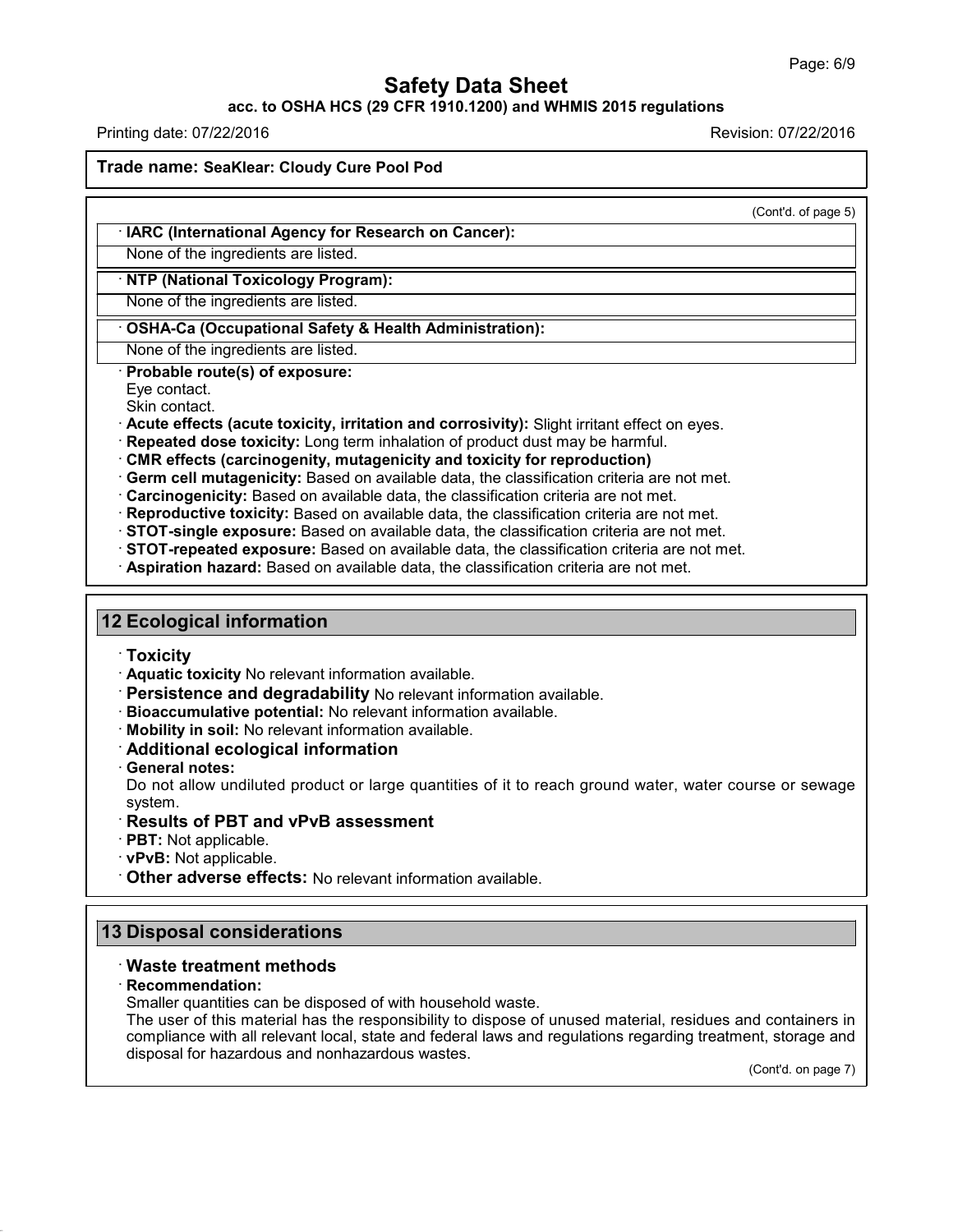**acc. to OSHA HCS (29 CFR 1910.1200) and WHMIS 2015 regulations**

Printing date: 07/22/2016 Revision: 07/22/2016

**Trade name: SeaKlear: Cloudy Cure Pool Pod**

(Cont'd. of page 6)

#### · **Uncleaned packagings**

· **Recommendation:** Disposal must be made according to official regulations.

| <b>14 Transport information</b>                                                          |                 |
|------------------------------------------------------------------------------------------|-----------------|
| ∙ UN-Number<br>$\cdot$ DOT, ADR, IMDG, IATA                                              | Not regulated.  |
| $\cdot$ UN proper shipping name<br>· DOT, ADR, IMDG, IATA                                | Not regulated.  |
| Transport hazard class(es)                                                               |                 |
| · DOT, ADR, IMDG, IATA<br>· Class                                                        | Not regulated.  |
| · Packing group<br>· DOT, ADR, IMDG, IATA                                                | Not regulated.  |
| $\cdot$ Environmental hazards<br>$\cdot$ Marine pollutant:                               | No.             |
| <b>Special precautions for user</b>                                                      | Not applicable. |
| <b>Transport in bulk according to Annex II of</b><br><b>MARPOL73/78 and the IBC Code</b> | Not applicable. |

# **15 Regulatory information**

· **Safety, health and environmental regulations/legislation specific for the substance or mixture**

· **United States (USA)**

· **SARA**

43.0

· **Section 302 (extremely hazardous substances):**

None of the ingredients are listed.

· **Section 355 (extremely hazardous substances):**

None of the ingredients are listed.

· **Section 313 (Specific toxic chemical listings):**

None of the ingredients are listed.

· **TSCA (Toxic Substances Control Act)**

All ingredients are listed.

· **Proposition 65 (California)**

## · **Chemicals known to cause cancer:**

None of the ingredients are listed.

(Cont'd. on page 8)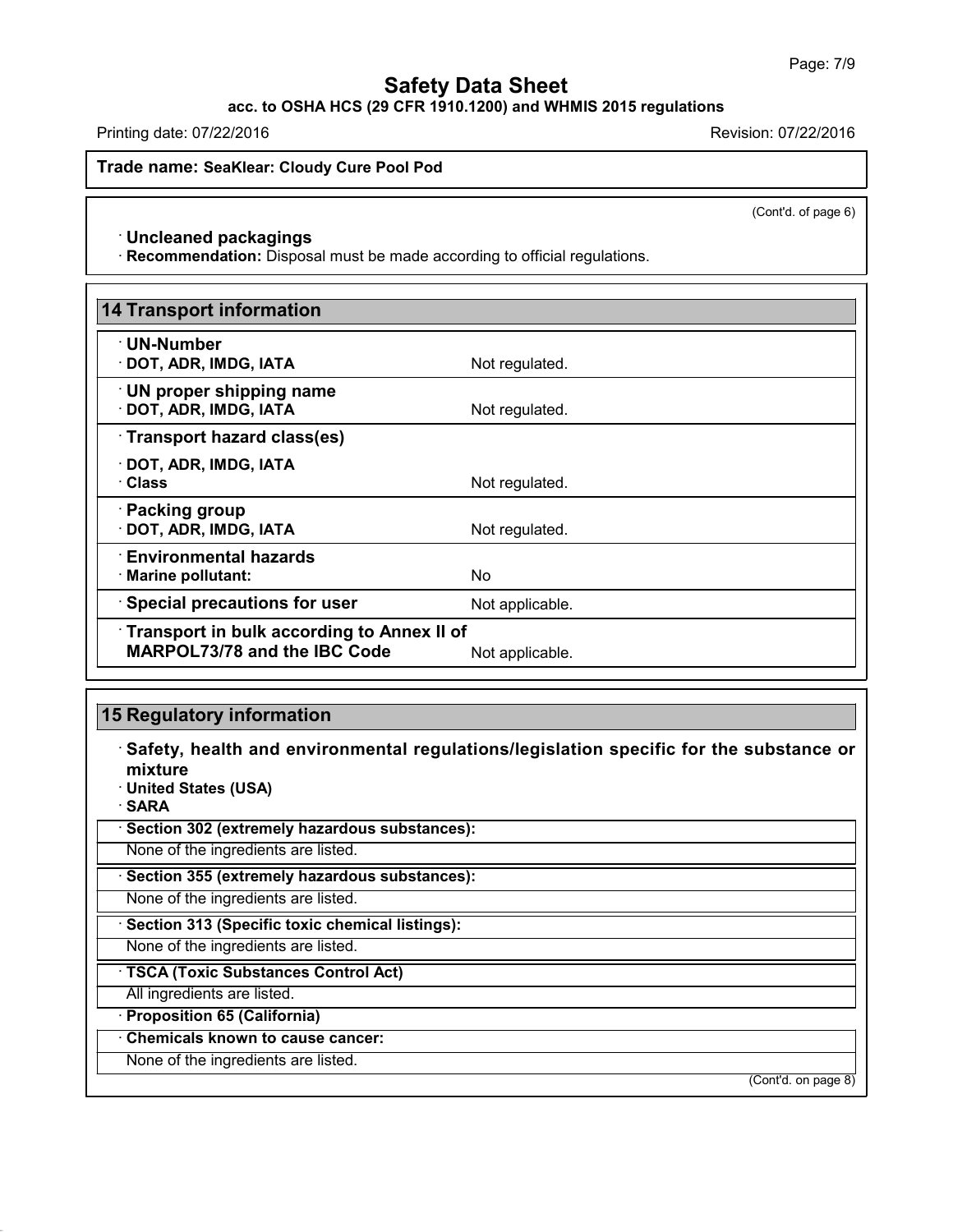#### **acc. to OSHA HCS (29 CFR 1910.1200) and WHMIS 2015 regulations**

Printing date: 07/22/2016 Revision: 07/22/2016

**Trade name: SeaKlear: Cloudy Cure Pool Pod**

(Cont'd. of page 7)

· **Chemicals known to cause reproductive toxicity for females:**

None of the ingredients are listed.

· **Chemicals known to cause reproductive toxicity for males:**

None of the ingredients are listed.

· **Chemicals known to cause developmental toxicity:**

None of the ingredients are listed.

· **Carcinogenic categories**

· **EPA (Environmental Protection Agency):**

None of the ingredients are listed.

· **IARC (International Agency for Research on Cancer):**

None of the ingredients are listed.

· **NIOSH-Ca (National Institute for Occupational Safety and Health):**

None of the ingredients are listed.

· **Canadian Domestic Substances List (DSL):**

All ingredients are listed.

· **Chemical safety assessment:** A Chemical Safety Assessment has notbeen carried out.

# **16 Other information**

This information is based on our present knowledge. However, this shall not constitute a guarantee for any specific product features and shall not establish a legally valid contractual relationship.

· **Date of preparation / last revision** 07/22/2016 / -

· **Abbreviations and acronyms:**

ADR: European Agreement concerning the International Carriage of Dangerous Goods by Road

IMDG: International Maritime Code for Dangerous Goods

DOT: US Department of Transportation

IATA: International Air Transport Association

CAS: Chemical Abstracts Service (division of the American Chemical Society)

LC50: Lethal concentration, 50 percent

LD50: Lethal dose, 50 percent

PBT: Persistent, Bioaccumulative and Toxic vPvB: very Persistent and very Bioaccumulative

NIOSH: National Institute for Occupational Safety

OSHA: Occupational Safety & Health

LDLo: Lowest Lethal Dose Observed

#### · **Sources**

43.0

Website, European Chemicals Agency (echa.europa.eu)

Website, US EPA Substance Registry Services (ofmpub.epa.gov/sor internet/registry/substreg/home/ overview/home.do)

Website, Chemical Abstracts Registry, American Chemical Society (www.cas.org)

Patty's Industrial Hygiene, 6th ed., Rose, Vernon, ed. ISBN: ISBN: 978-0-470-07488-6

Casarett and Doull's Toxicology: The Basic Science of Poisons, 8th Ed., Klaasen, Curtis D.,ed., ISBN: 978-0-07-176923-5.

Safety Data Sheets, Individual Manufacturers

SDS Prepared by: ChemTel Inc.

(Cont'd. on page 9)